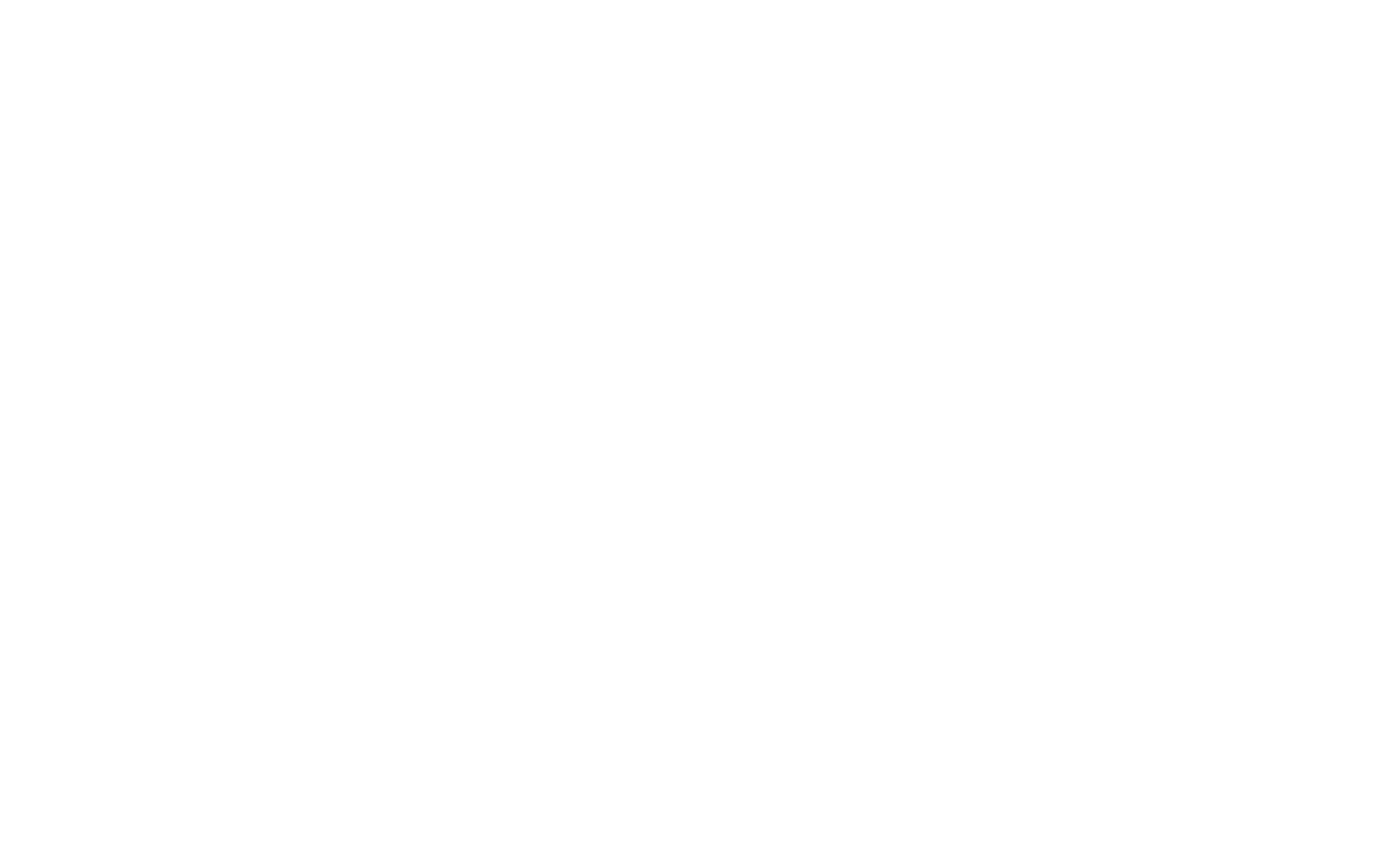### CONSEJO PROVINCIAL DE ECUCACION FECHA DE EMISION: 19/11/2021 JUNTA DE CLASIFICACION DE EDUCACION PRIMARIA

## LISTADO DOC.TITULARES EN CONDICIONES DE ASCENSO POR LOCALIDAD A¥O 2022

| ÚÄÄÄÄÄÄÄÄÄÄÄÄÄÄÄÄÄÄÄÄÄÄÄÄÄÄÄÄÄÄÄÄÄÄÄÄ<br><sup>3</sup> Local i dad: Pto San Julian<br>ÀÄÄÄÄÄÄÄÄÄÄÄÄÄÄÄÄÄÄÄÄÄÄÄÄÄÄÄÄÄÄÄÄÄ<br><sup>3</sup> VICEDI RECTORES CON 3 A¥OS EN CONDICIONES DE ACCEDER A LA DIRECCION                                                                                                                                                                                          |                                                                                                  |                                                                                                                              |                                                                                                 |                           |                                                                                                                                                                                                                                                    |                                                                                                                                                                                                                                   |
|------------------------------------------------------------------------------------------------------------------------------------------------------------------------------------------------------------------------------------------------------------------------------------------------------------------------------------------------------------------------------------------------------|--------------------------------------------------------------------------------------------------|------------------------------------------------------------------------------------------------------------------------------|-------------------------------------------------------------------------------------------------|---------------------------|----------------------------------------------------------------------------------------------------------------------------------------------------------------------------------------------------------------------------------------------------|-----------------------------------------------------------------------------------------------------------------------------------------------------------------------------------------------------------------------------------|
|                                                                                                                                                                                                                                                                                                                                                                                                      |                                                                                                  |                                                                                                                              |                                                                                                 |                           |                                                                                                                                                                                                                                                    | Nro Apellido y Nombre Tit A.P. --- SERVICIOS DOCENTES --- ANT. CUL. RESI. M.A. ATP O.T. PUBL - ACTIVIDADES -C.C. J.E. OTRO S.D.I. PUNT.Establecimiento Titular<br>Ord M.A/E Vic Dir Sup S.T. Voc D.N.Asis Dict Loc Prov Na/In ALD |
| 1 BRAGAGNINI MARIELA 9 3.00 1.80 1.60<br>2 GUZMAN DIANA 9 3.40 3.90 0.80<br>3 PAVES ERICA DEL 9 3.20 1.50 2.00<br>4 LOPEZ MARISA NANCY 9 2.20 0.90 3.20 0.75 3.00 10.00 0.60 2.75 0.10 0.10<br>5 CARBAJAL MONICA 9 1.60 1.20<br>4 CORONE                                                                                                                                                             |                                                                                                  |                                                                                                                              |                                                                                                 |                           | 0. 20 3. 00 0. 30 0. 30<br>0. 20 3. 00 0. 10<br>0. 20 0. 35<br>0. 20 0. 25<br>0. 20 0. 25<br>0. 20 0. 15 0. 30 0. 10<br>0. 20 0. 15 0. 30 0. 10<br>0. 20 3. 00 32. 75 ESCUELA N 75<br>3. 00 32. 75 ESCUELA N 75<br>3. 00 32. 50 EDJA-EGB N 9<br>3. |                                                                                                                                                                                                                                   |
| Ord                                                                                                                                                                                                                                                                                                                                                                                                  |                                                                                                  |                                                                                                                              |                                                                                                 |                           | M.A/E Vic Dir Sup S.T. Voc D.N.Asis Dict Loc Prov Na/In ALDP GRAL                                                                                                                                                                                  | Nro Apellido y Nombre Tit A.P. --- SERVICIOS DOCENTES --- ANT. CUL. RESI. M.A. ATP O.T. PUBL - ACTIVIDADES -C.C. J.E. OTRO S.D.I. PUNT. Establecimiento Titular                                                                   |
| 1 MORINI MARIA PIA 9 3.200.30<br>2 GARCIA CINTHYA 9 4.60<br>3 SANTIN MONICA 9 3.60<br>4 LATOF DANIELA 9 3.40<br>5 ALFARO SONIA MARIELA 9<br>6 BEHM GLADYS ALICIA<br>7 MOYA CECILIA FABIANA<br>8 YURQUINA MIRIAM<br>9 RUIZ LILIANA DEL<br>10 LUJEA ALEJANDRA<br>11 BARRIA RAMIREZ AIDEE<br>12 MOLINA CLEMENTINA<br>13 PAREDES LAURA<br>14 ALVARENGA RAMON<br>15 YURQUINA GLADYS<br>16 GARCIA PATRICIA | 4.60<br>4.80<br>$5.60$<br>$2.40$<br>5.40<br>2.60<br>3.60<br>5.20<br>2.00<br>5.80<br>2.60<br>4.80 | 3.00<br>3.00<br>3.00<br>3.00<br>3.00<br>3.00<br>3.00<br>3.00<br>3.00<br>3.00<br>3.00<br>3.00<br>2.50<br>3.00<br>3.00<br>3.00 | 0.30<br>10.00<br>10.00<br>10.00<br>0.10<br>0.10<br>10.00<br>9.10<br>9.10 1.40 0.10 1.25<br>9.80 | 1.25<br>$0.20 \quad 1.25$ | 0.10<br>0.35 0.30<br>0.35<br>0.35 0.10<br>0.10<br>0.25<br>0.10                                                                                                                                                                                     | 28.30 ESCUELA N 4<br>2.00 27.95 ESCUELA N 4<br>27.70 ESCUELA N 4<br>27.65 ESCUELA N 75<br>3.00 27.05 ESCUELA N 75<br>27.00 ESCUELA N 4<br>26.70 ESCUELA N 4<br>26.70 ESCUELA N 75                                                 |

# PAGINA: 1<br>FECHA DE EMISION: 19/11/2021